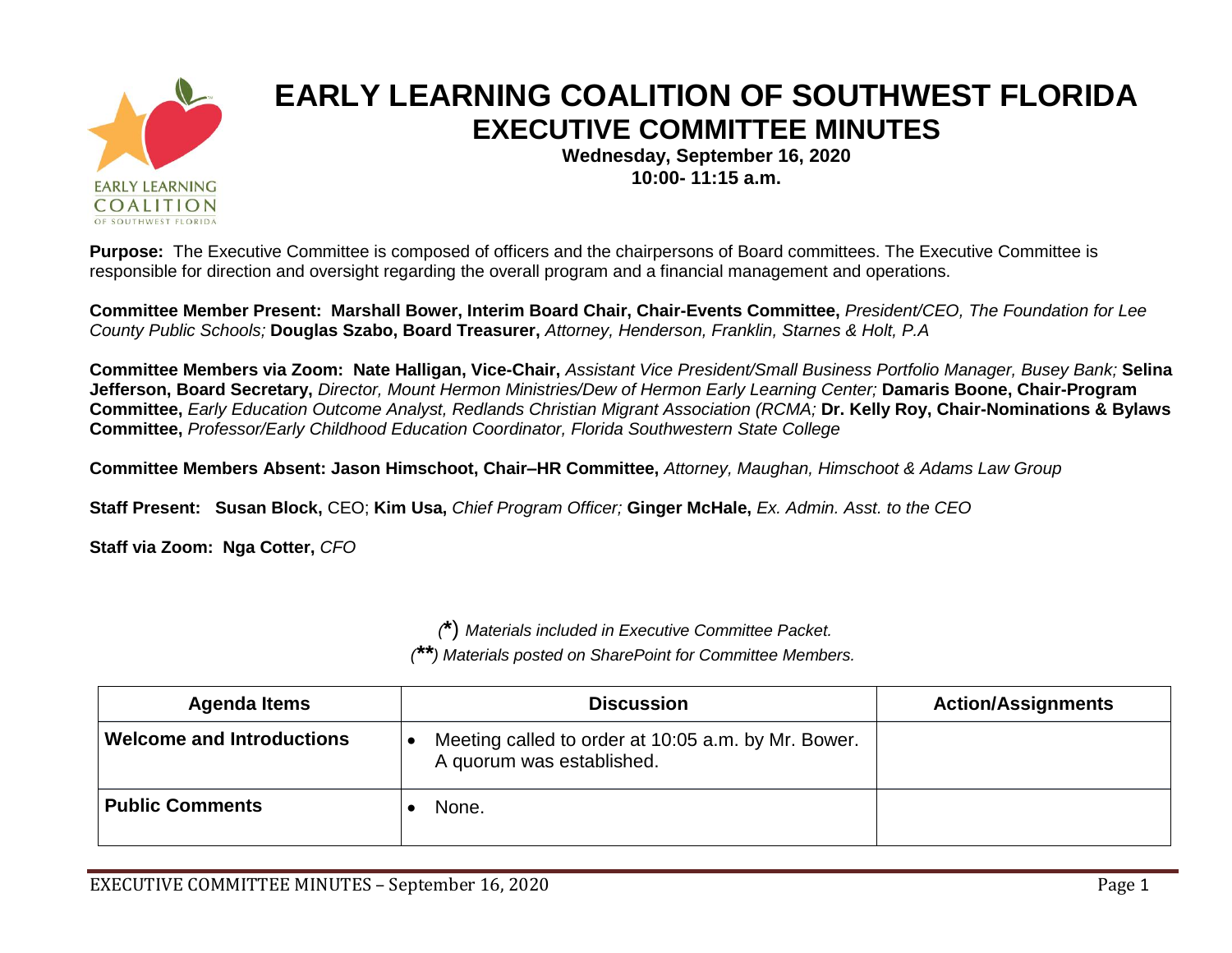| <b>Executive Committee*</b><br>$1_{-}$<br>A. Approval of Meeting<br>Minutes of June 3, 2020<br>and July 29, 2020<br>Workshop** | Approval of 6/3/2020 and 7/29/2020 minutes.                                                                                                                                                                                                                                                                   | Motion to approve the 6/3/2020<br>and 7/29/2020 minutes made by<br>Mr. Szabo and seconded by Ms.<br>Boone. Motion approved.            |
|--------------------------------------------------------------------------------------------------------------------------------|---------------------------------------------------------------------------------------------------------------------------------------------------------------------------------------------------------------------------------------------------------------------------------------------------------------|----------------------------------------------------------------------------------------------------------------------------------------|
| 2. Vote to Move the Board<br><b>Meeting Minutes of</b><br>June 17, 2020**                                                      | Approved to move the 6/17/2020 Board Meeting<br>minutes.                                                                                                                                                                                                                                                      | Motion to move the 6/17/2020<br>minutes made by Mr. Szabo and<br>seconded by Ms. Jefferson.<br>Motion approved.                        |
| 3. Finance Committee*<br>A. Budget FY20-21: Updated<br><b>Highlights and Request</b><br>for Approval**                         | Mr. Szabo reported the FY20-21 budget required<br>alignment to OEL's Notice of Award. Revised<br>budget was approved by the Finance Committee.<br>100% of the increased allocation was budgeted for<br>direct (child care) services                                                                           | <b>Finance Committee's</b><br>recommendation to move the<br>updated budget FY20-21 to the<br>9/30/2020 Board Meeting. All<br>approved. |
| <b>B. SR Utilization Forecast**</b>                                                                                            | Mr. Szabo reviewed the utilization forecast. The<br>$\bullet$<br>number of SR children enrolled is 5,602 this<br>includes the first responders' children.<br>The Governor extended the Executive Order<br>through October, 2020. In September, SR providers<br>will continue to be paid for children enrolled |                                                                                                                                        |
| <b>C. Review of Utilization</b><br><b>Reports and Statements</b><br>of Revenues and<br><b>Expenditures**</b>                   | Mr. Szabo presented the financial reports ending<br>$\bullet$<br>July 2020. The reports were approved by the<br>Finance Committee.                                                                                                                                                                            | <b>Finance Committee's</b><br>recommendation to move the<br>Utilization Reports to the<br>9/30/2020 Board Meeting. All<br>approved.    |
| D. OEL's Jan.-June, 2019<br><b>Expenditures Audit</b><br>Results**                                                             | Mr. Szabo stated there were no findings.<br>$\bullet$                                                                                                                                                                                                                                                         |                                                                                                                                        |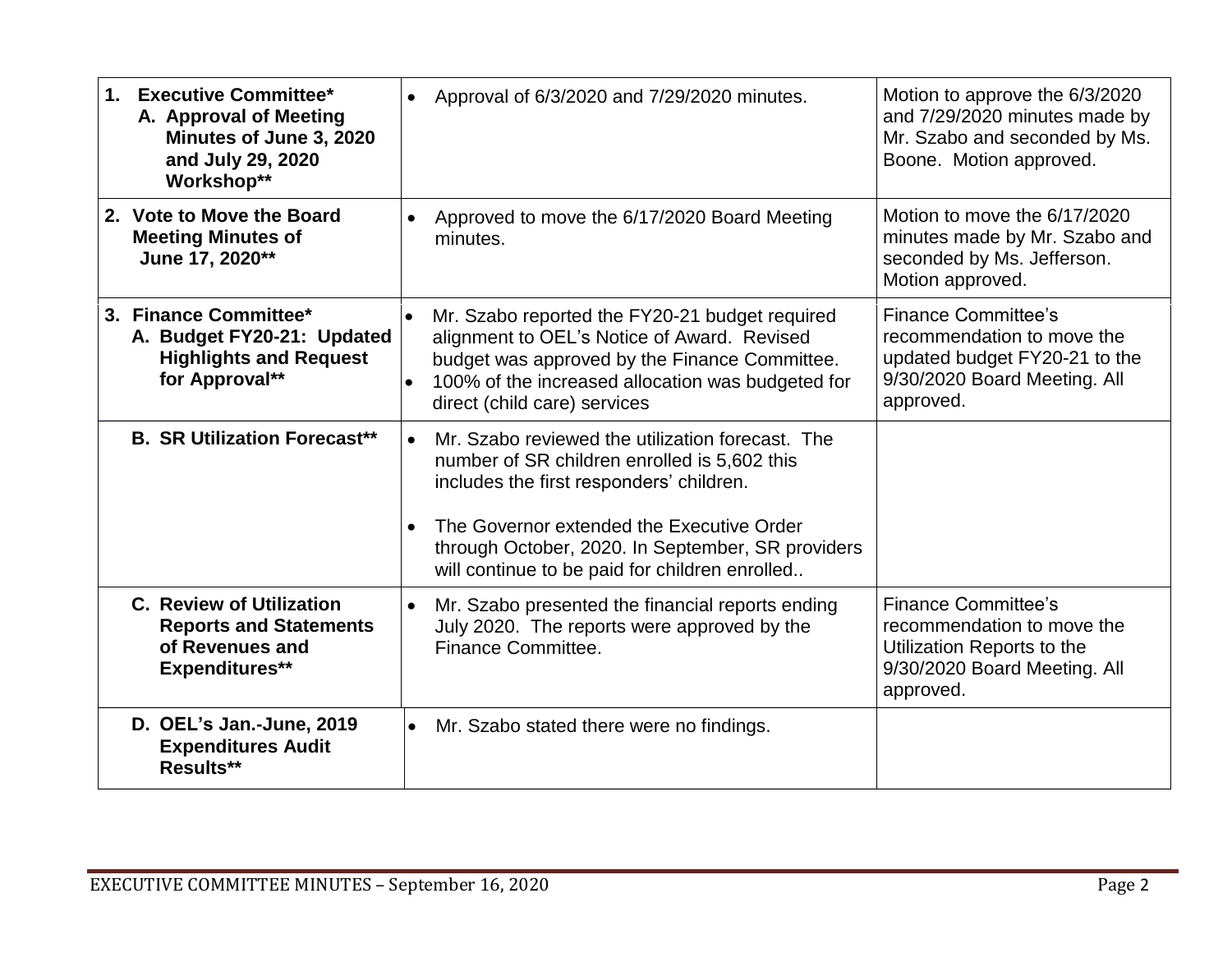| E. Summary of<br><b>Expenditures: Broad</b><br><b>Authority</b>    | Ms. Block reported there have been no new<br>expenditures under broad authority since the report<br>was presented at the June Board Meeting.                                                                                                                                                                                                                                                                                         |                                                                                                                                                     |
|--------------------------------------------------------------------|--------------------------------------------------------------------------------------------------------------------------------------------------------------------------------------------------------------------------------------------------------------------------------------------------------------------------------------------------------------------------------------------------------------------------------------|-----------------------------------------------------------------------------------------------------------------------------------------------------|
| F. Approval: Disposal of<br><b>Naples Office Furniture**</b>       | Mr. Szabo explained the Naples inventory was<br>excluded from the previously approved surplus list.<br>The Finance Committee approved the disposal of the<br>Naples office furniture.                                                                                                                                                                                                                                                | <b>Finance Committee's</b><br>recommendation to move the<br>disposal of Naples office furniture<br>to the 9/30/2020 Board Meeting.<br>All approved. |
| G. Update on Addendum #1<br>for FY18-19<br><b>Reconciliation**</b> | Mr. Szabo stated the Aug. 31 <sup>st</sup> completion date for<br>$\bullet$<br>the FY18-19 reconciliation was extended to Sept.<br>20, 2020. Approximately two hundred providers<br>have been identified as either under or overpaid<br>Checks to underpaid providers are being sent. The<br>33 overpaid providers' documents are being<br>reviewed again before the providers are contacted<br>regarding arrangements for repayment |                                                                                                                                                     |
| H. Update on FY19-20 Close-<br>Out                                 | Mr. Szabo explained the FT19-20 close out is in<br>$\bullet$<br>process.<br>There was a discussion about OEL's reports. The<br>Finance Committee expressed support for the ELC<br>to bring in fiscal experienced temporary staff if<br>needed.                                                                                                                                                                                       |                                                                                                                                                     |
| 4. HR Committee<br>A. Approval: Code of<br>Conduct**               | Ms. Block stated the Code of Conduct form is<br>reviewed annually. There are no updates at this time<br>and the form was approved by the HR Committee.                                                                                                                                                                                                                                                                               | HR Committee's recommendation<br>to move the Code of Conduct<br>form to the 9/30/2020 Board<br>Meeting. All approved.                               |
| 5. Nominations & Bylaws<br><b>Committee</b><br>A. Update           | Dr. Roy announced board meeting mini-trainings will<br>$\bullet$<br>be about 15 minutes presented by various staff<br>members. The subjects will come from the survey.                                                                                                                                                                                                                                                               |                                                                                                                                                     |